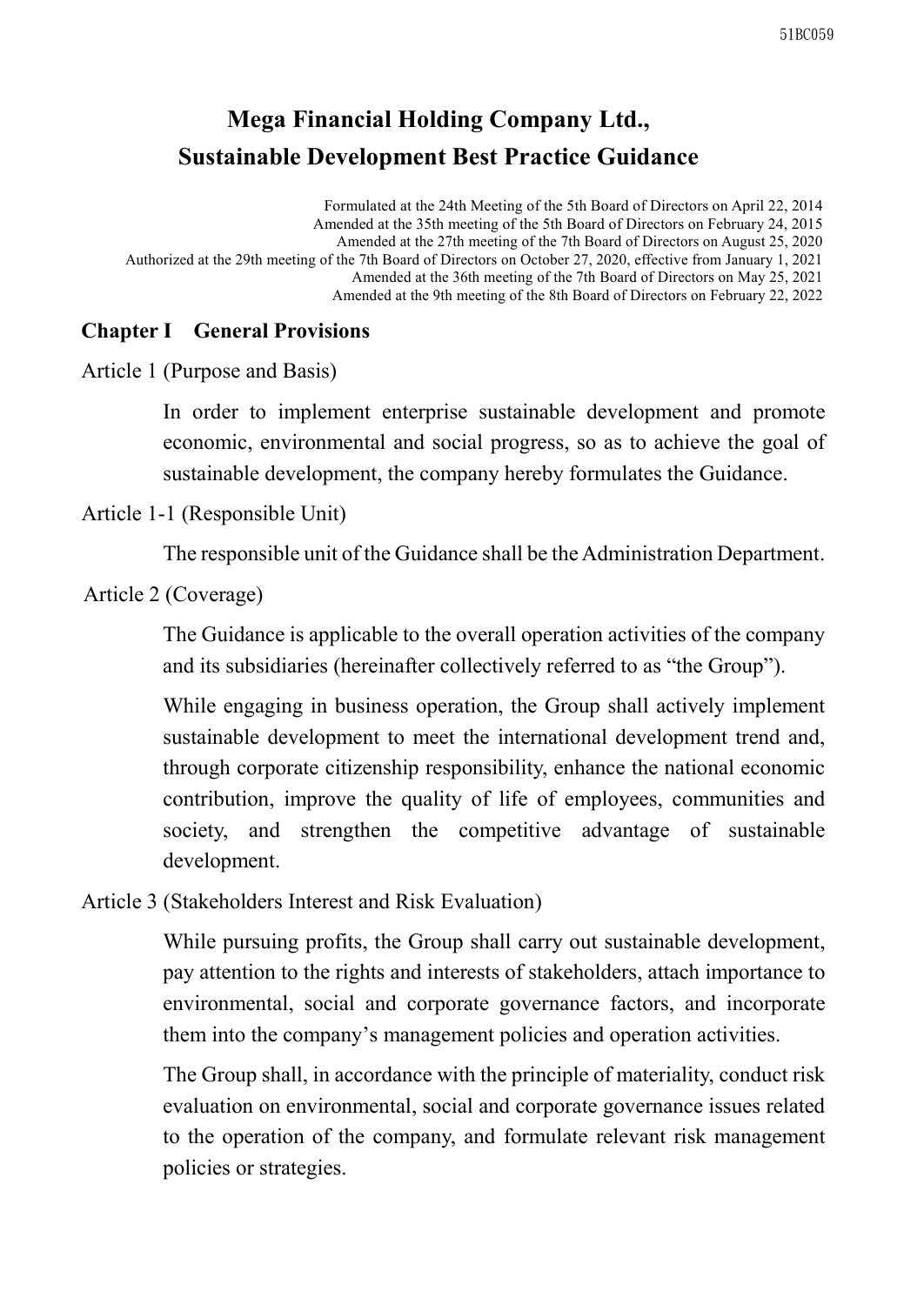Article 4 (Principle of Sustainable Development)

The Group's practice of sustainable development should be based on the following principles:

- I. Implement corporate governance.
- II. Develop environmental sustainability.
- III. Promote social prosperity.
- IV. Strengthen information disclosure of sustainable development.

Article 5 (Reporting Level)

The company shall consider the relevance between the sustainable development trend at home and abroad and the core business of the enterprise, as well as the impact of the overall operation activities of the Group on stakeholders, etc., and formulate sustainable operation policies, systems or relevant management policies and specific promotion plans of the Group, which shall be approved by the Board of Directors and reported to the shareholders' meeting.

When a shareholder proposes a motion related to sustainable development, the Board of Directors of the company should consider including it as a proposal to the shareholders' meeting.

#### **Chapter II Implement Corporate Governance**

Article 6 (Establishment of Ethical Standards)

The Group should follow its industry's code of corporate governance practice, Ethical Corporate Management Best Practice Principles for TWSE/GTSM Listed Companies, and the Guidelines for the Adoption of Codes of Ethical Conduct for TWSE/GTSM Listed Companies. It should establish an effective corporate governance structure and ethical standards for good faith operation, so as to improve corporate governance.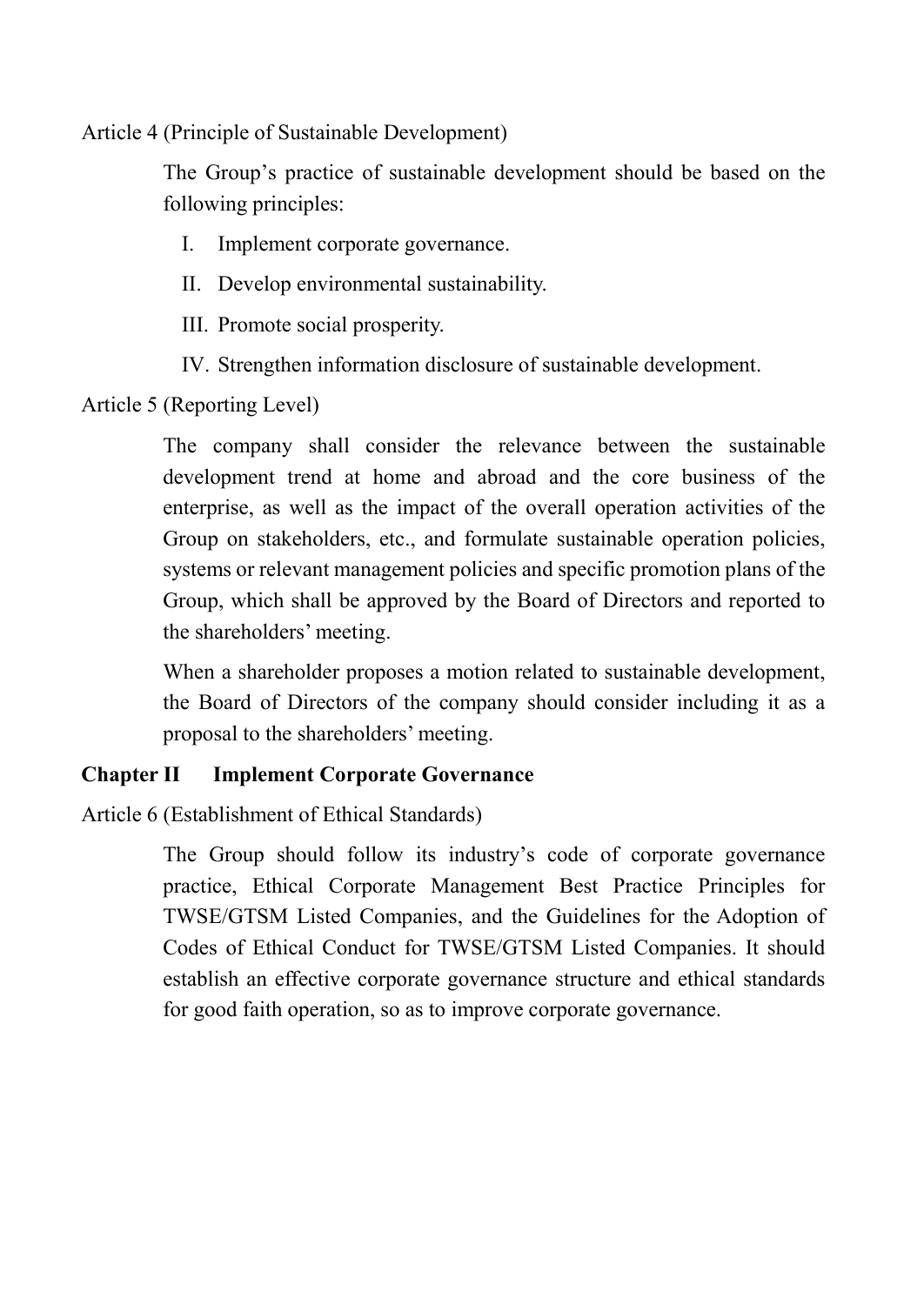#### Article 7 (推動要領)

The directors and supervisors of the Group shall perform the duty of care of good managers, urge the enterprise to practice sustainable development, and review the implementation effect at any time and make continuous improvement, so as to ensure the implementation of sustainable development policy.

The Board of Directors of the Group is advised to fully consider the interests of stakeholders, including the following items when implementing the sustainable development of the company:

- I. Put forward the mission or vision of sustainable development, and formulate sustainable development policies, systems or relevant management policies.
- II. Incorporate sustainable development into the company's operation activities and development direction, and approve the specific promotion plan of sustainable development.
- III. Ensure the timeliness and accuracy of information disclosure related to sustainable development.

The economic, environmental and social issues arising from the operation activities of the Group shall be handled by the senior management authorized by the Board of Directors, and the handling situation shall be reported to the Board of Directors. The handling process and relevant responsible personnel shall be specific and clear.

Article 8(Education and Training)

The Group should regularly organize education and training for the promotion of sustainable development, or participate in external training, including publicity of the second paragraph of the preceding Article.

Article 9 (Governance Framework and Remuneration Policy)

In order to improve the management of sustainable development, the Group is advised to establish a governance framework of promoting sustainable development, and set up a specialized (concurrent) unit to promote sustainable development. It should be responsible for proposing and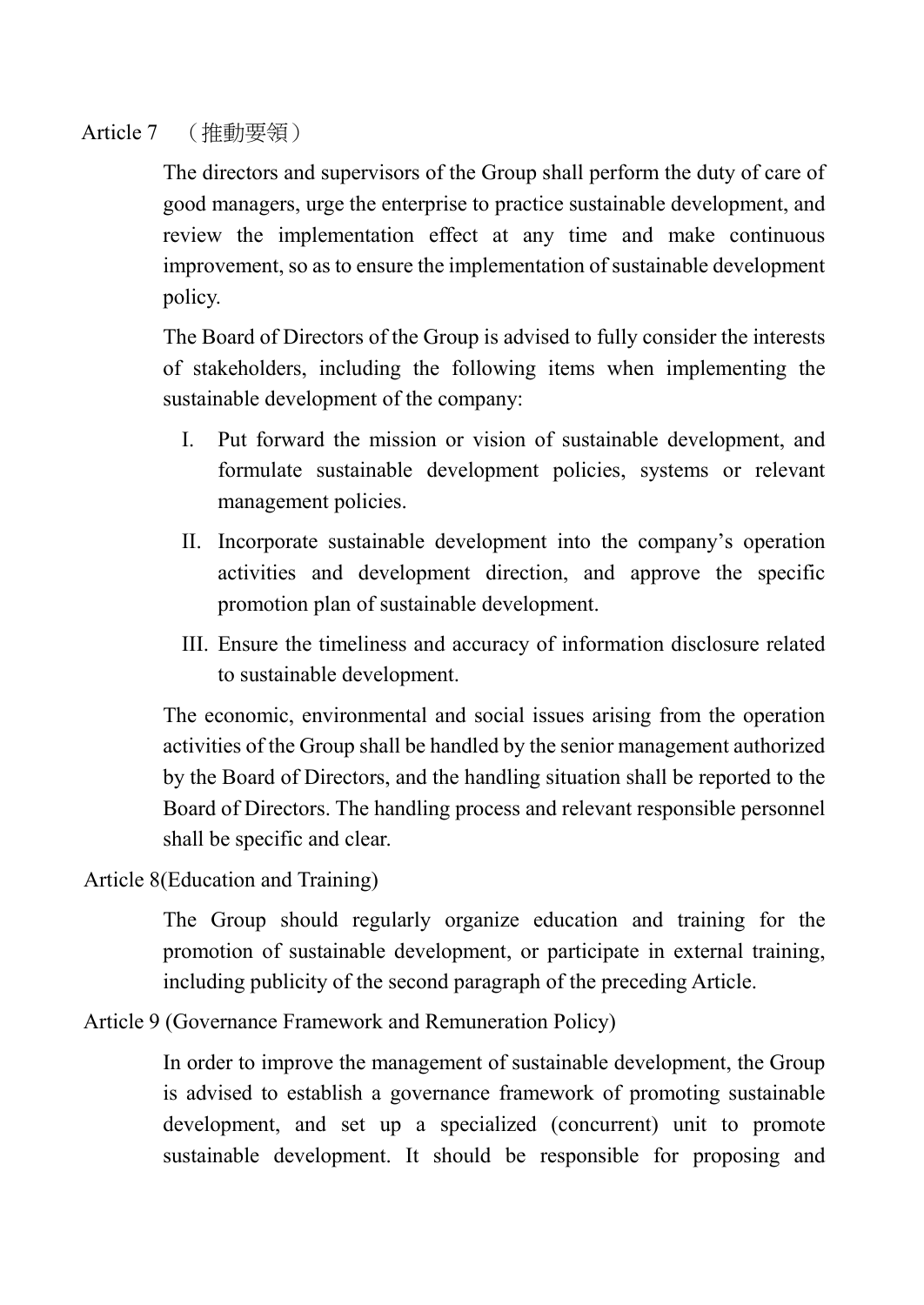implementing sustainable development policies, systems or related management policies and specific promotion plans, and report the implementation to the Board of Directors regularly.

The Group should formulate a reasonable salary and remuneration policy to ensure that the compensation plan can meet the organization's strategic objectives and the interests of stakeholders.

The employee performance appraisal system should be combined with the sustainable development policy, and a clear and effective reward and punishment system should be established.

Article 10 (Stakeholder Communication)

The Group shall respect the rights and interests of the stakeholders, identify the stakeholders of the company, and set up a special area for stakeholders on the company's website. Through appropriate communication, the Group shall understand the reasonable expectations and needs of stakeholders and respond to the important sustainable development issues that they are concerned with.

#### **Chapter III Develop Environmental Sustainability**

Article 11 (Compliance of Environmental Regulations)

The Group shall abide by relevant environmental regulations and relevant international standards. It shall properly protect the natural environment. In carrying out its operations and internal management, the Group shall strive to achieve the goal of environmental sustainability.

Article 12 (Energy Consumption)

The Group should be committed to improving the utilization efficiency of energy and using recycled materials with low impact on the environment, so as to make sustainable use of the earth's resources possible.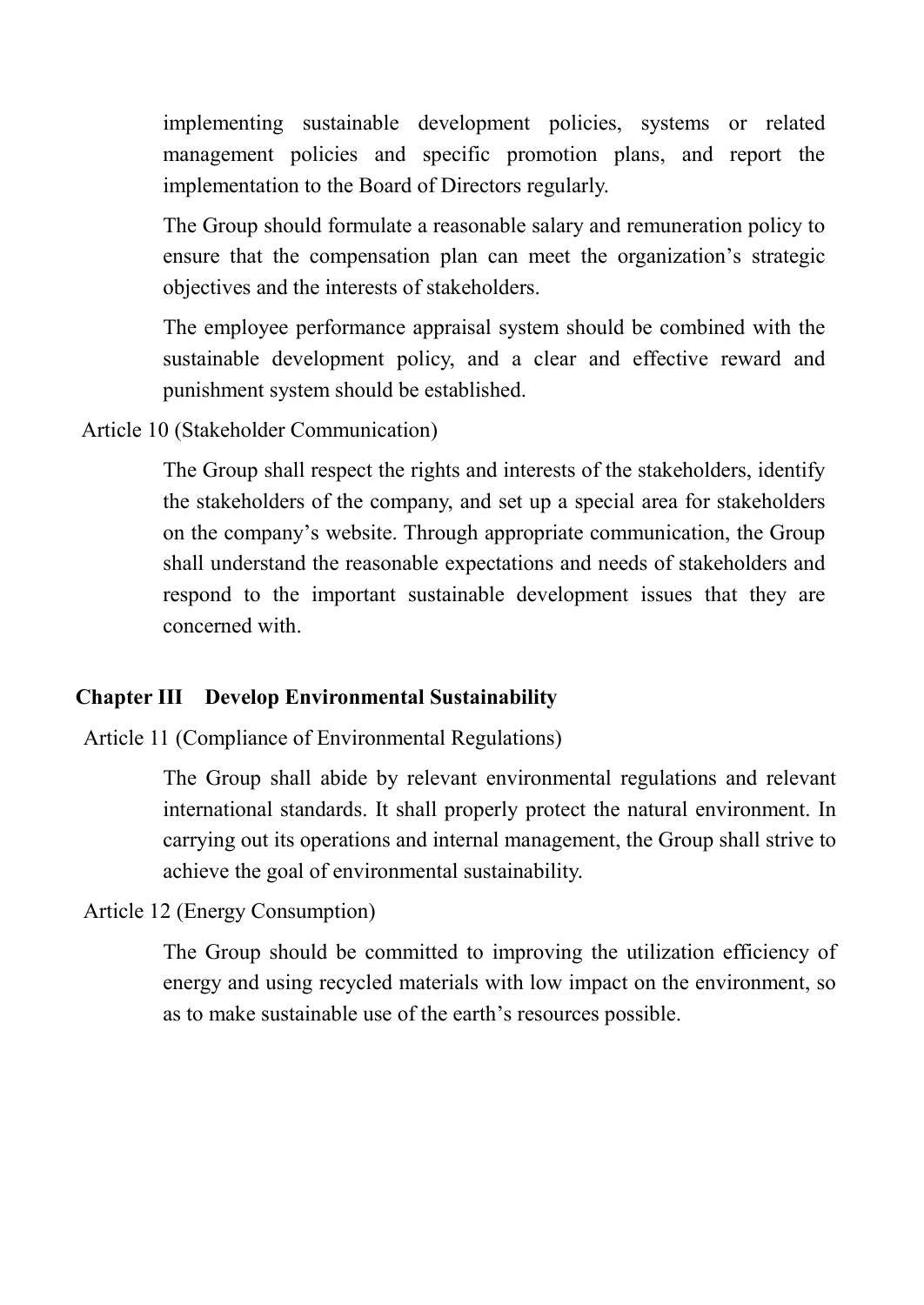Article 13 (Environmental Management System)

The Group should establish an appropriate environmental management system according to its industrial characteristics, which shall include the following items:

- I. Collect and evaluate sufficient and timely information on the impact of operational activities on the natural environment.
- II. Establish measurable environmental sustainability goals and review the sustainability and relevance of their development on a regular basis.
- III. Formulate specific plans or action plans and other implementation measures, and regularly review the effectiveness of their operation.

Article 14 (Promoting Environmental Sustainability)

The Group should designate a responsible unit or personnel of environmental management to formulate, promote and maintain relevant environmental management system and specific action plan, and regularly organize environmental education and training for management and employees.

Article 15 (Ecological Benefits and Environmental Impact)

The Group should consider the impact of operation on ecological benefits, promote and publicize the concept of sustainable consumption, and carry out operation activities in accordance with the following principles to reduce the impact of the company's operation on the natural environment and human beings:

- I. Reduce the resources and energy consumption of goods and services.
- II. Reduce the discharge of pollutants and wastes and properly dispose of them.
- III. Increase the recyclability and reuse of goods.
- IV. Maximize the sustainable use of renewable resources.
- V. Prefer energy saving and durable products.
- VI. Increase the energy efficiency of goods and services.

#### Article 16 (Water Consumption)

In order to improve the efficiency of water resources, the Group shall make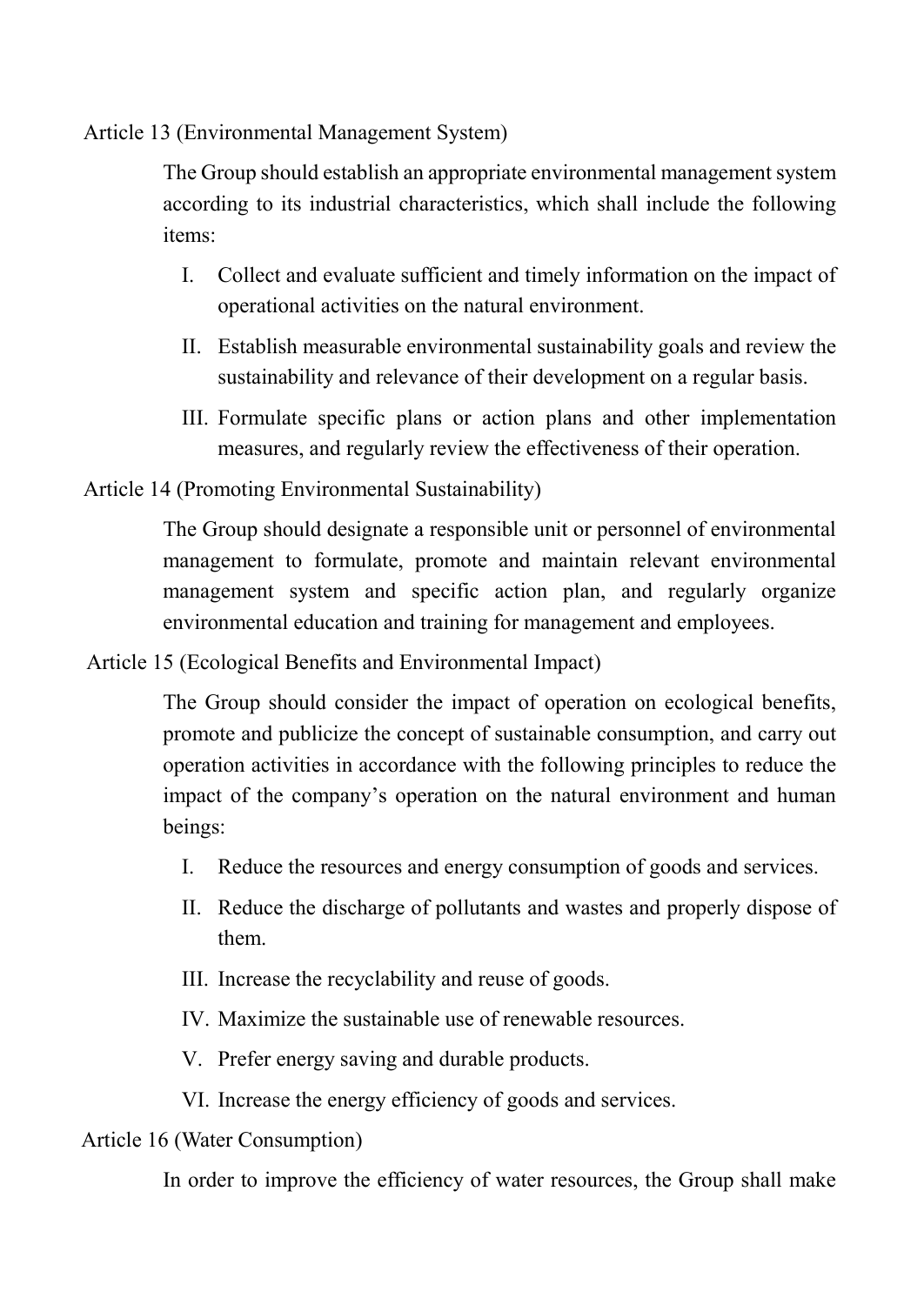proper and sustainable use of water resources and formulate relevant management measures.

Article 17 (Measures for Climate Change)

The Group should assess the potential risks and opportunities of climate change to the enterprise at present and in the future, and take corresponding measures on climate related issues.

The Group should adopt the standards or guidelines commonly used at home and abroad to carry out the greenhouse gas inventory of the enterprise and disclose it. The scope should include:

- I. Direct greenhouse gas emissions: The source of greenhouse gas emission is owned or controlled by the company.
- II. Indirect greenhouse gas emissions: Those generated by the use of power input, heat or steam.
- III. Other indirect greenhouse gas emissions: The greenhouse gas emission generated by business operation, which is from other emission resource that owned or controlled by the company, but excludes indirect emission of energy.

The Group should count the emission of greenhouse gases, water consumption and total weight of waste, formulate policies for energy saving, carbon reduction, greenhouse gas reduction, water use reduction or other waste management. The Group should incorporate the acquisition of carbon rights into the company's carbon reduction strategy plan, and promote it to reduce the impact of the company's operation activities on climate change.

### **Chapter IV Promote Social Prosperity**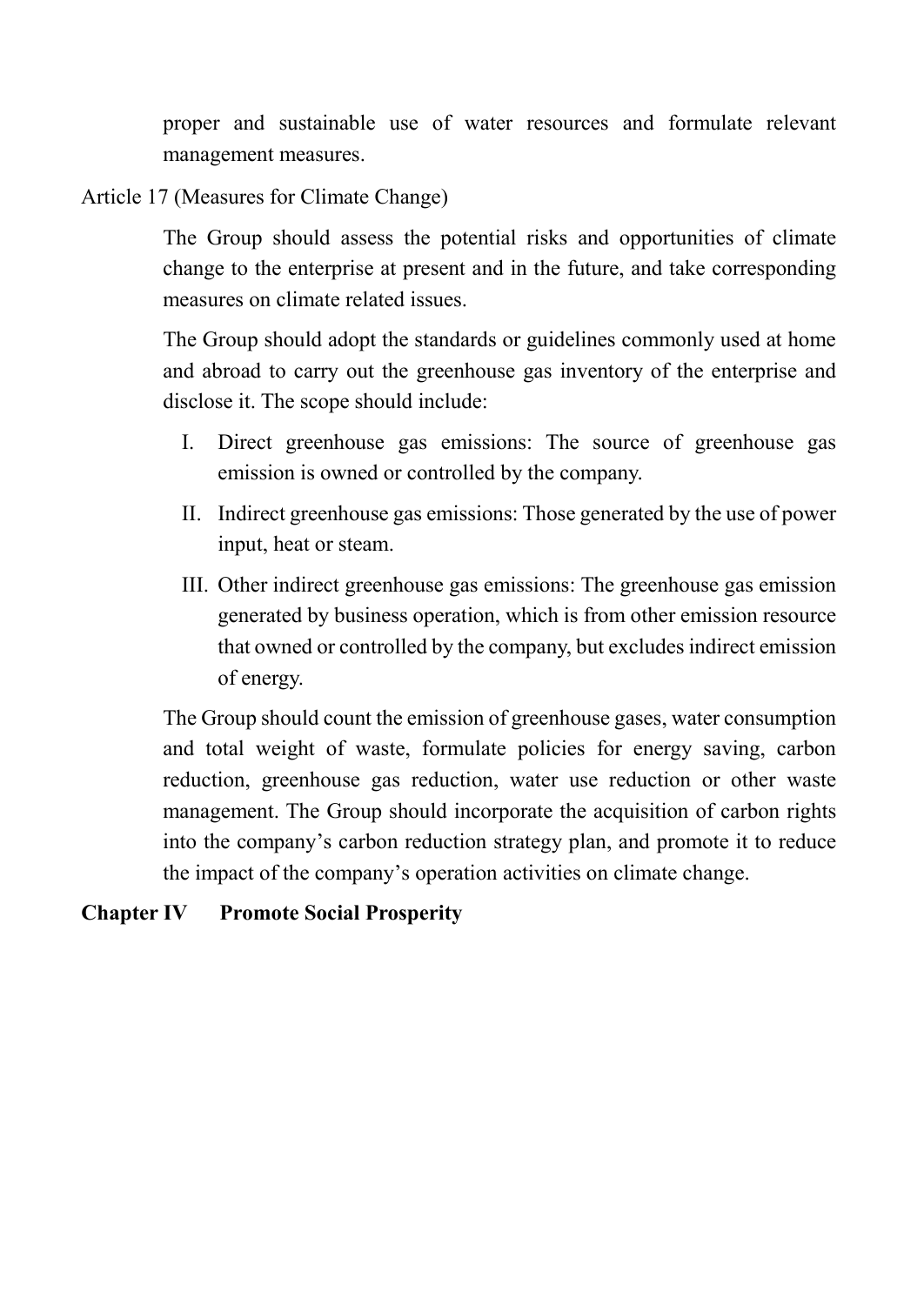Article 18 (Human Right Protection)

The Group shall abide by relevant laws and regulations and international human rights conventions, such as gender equality, right to work and prohibition of discrimination.

In order to fulfill the responsibility of protecting human rights, the Group shall formulate relevant management policies and procedures, including:

- I. Put forward the enterprise human rights policy or statement.
- II. Assess the impact of the company's operations and internal management on human rights, and formulate appropriate procedures.
- III. Regularly review the effectiveness of the enterprise human rights policy or statement.
- IV. When human rights infringement is involved, the procedures for dealing with the stakeholders involved shall be disclosed.

The Group shall abide by internationally recognized labor rights, such as freedom of association, right of collective negotiation, care for vulnerable groups, prohibition of child labor, elimination of all forms of forced labor, elimination of hiring and employment discrimination, etc., and confirm that its human resource utilization policy has no gender, race, socio-economic level, age, marital and family status or other differential treatment, in order to realize the equality and fairness of employment, employment conditions, salary, welfare, training, evaluation and promotion opportunities.

The Group shall provide an effective and appropriate complaint system for cases endangering the rights and interests of workers to ensure the equality and transparency of the complaint process. The complaint channel shall be concise, convenient and unblocked, and appropriate response shall be given to employees' complaints.

# Article 19 (Employee 員工權利

The Group shall provide employees with information in accordance with the law to enable them to understand the labor laws of the country where they operate and the rights they enjoy.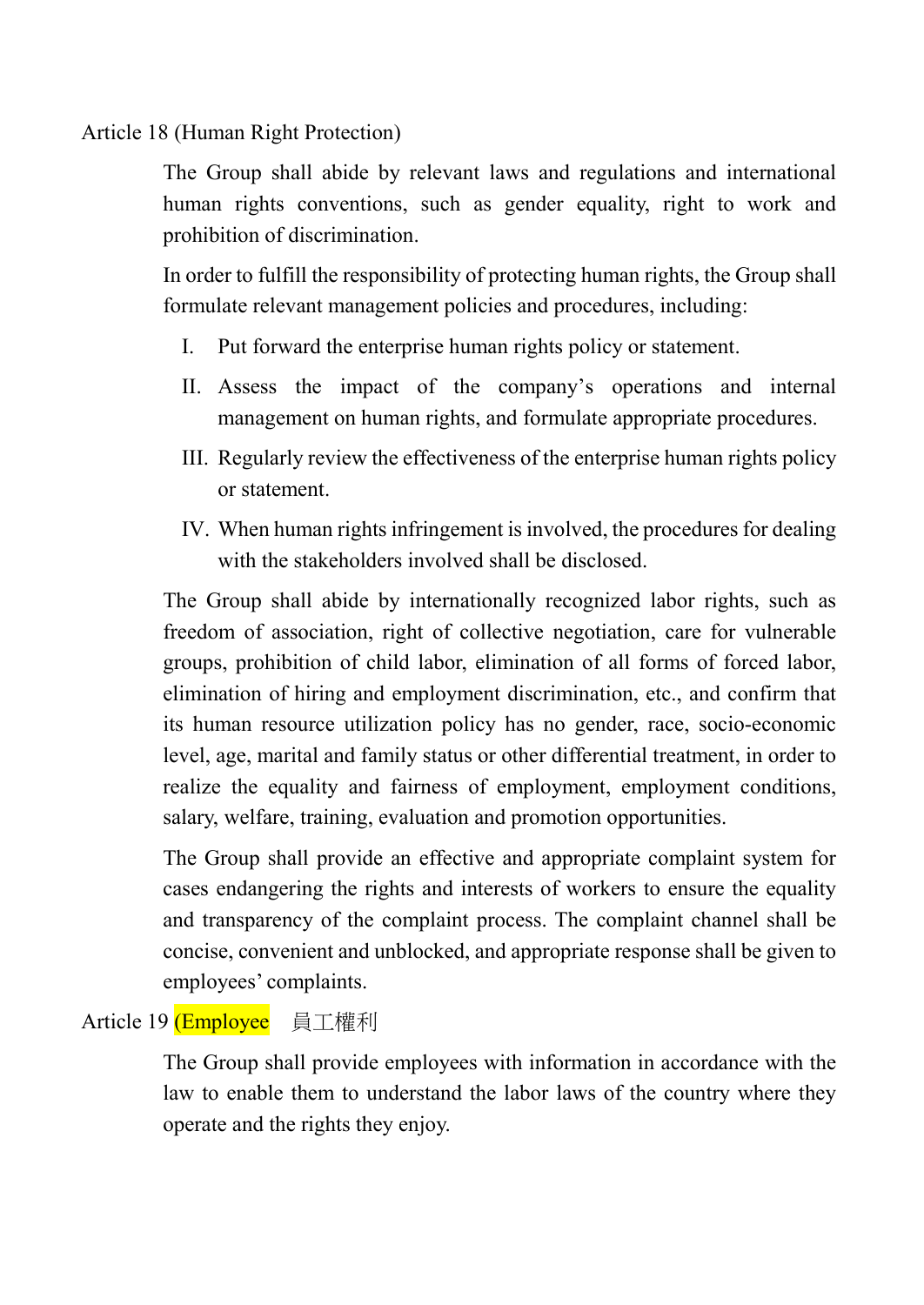Article 20 (Occupational Safety and Health)

The Group should provide a safe and healthy working environment for employees, including necessary health and first aid facilities, and strive to reduce the risk factors to employees' safety and health, so as to prevent occupational disasters.

The Group should regularly provide safety and health education and training for its employees.

Article 21 (Human Resource Development)

The Group should create a good environment for the career development of its employees and establish an effective professional skill development training plan.

The Group shall formulate and implement reasonable employee welfare measures (including salary, leave and other benefits), and properly reflect the operating performance or results in the employee salary, so as to ensure the recruitment, retention and encouragement of human resources and achieve the goal of sustainable development.

Article 22 (Labor-Management Commucation)

The Group shall establish a channel for regular communication and dialogue among employees, so that employees can obtain information and express their opinions on the company's operation and management activities and decisions.

The Group shall respect the right of employee representatives to negotiate on working conditions, and provide necessary information and hardware facilities to employees to promote negotiation and cooperation among the employer, employees and employee representatives.

The Group shall, in a reasonable manner, notify its employees of any changes in its operations that may have a great impact on its employees.

### Article 23 (Responsible Marketing)

The Group should adhere to the principles of responsibility for goods and marketing ethics, ensure the transparency of information on goods and services, formulate and publicize its policies on consumers' rights and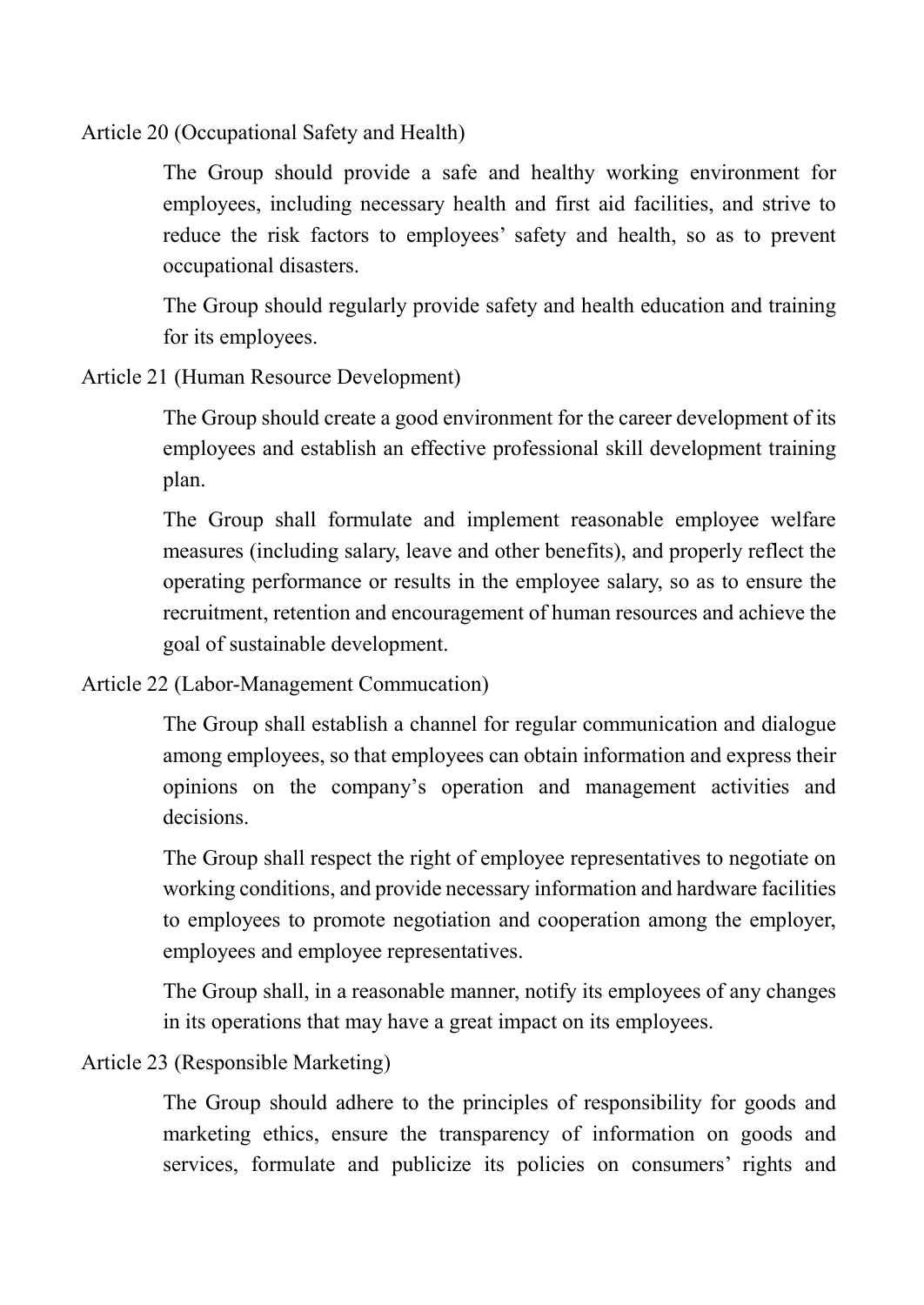interests, and implement them in its operation activities, so as to prevent goods or services from damaging consumers' rights and interests.

#### Article 24 (Compliance of Social-related Regulations)

The Group shall ensure the quality of goods and services in accordance with government regulations and relevant industrial norms.

The Group shall abide by government regulations and relevant international standards in respect of customer privacy, marketing and labeling, and shall not cheat, mislead, defraud or commit any other act that damages consumers' trust and interests.

### Article 25 (Risk of Social Impact Management)

The Group should assess and manage various risks that may cause business interruption, so as to reduce the impact on consumers and society.

The Group should provide transparent and effective consumer complaint procedures for its goods and services, handle consumer complaints fairly and immediately, comply with the personal data protection law and other relevant laws and regulations, truly respect the privacy of consumers, and protect the personal data provided by consumers.

### Article 26 (Sustainable Procurement)

The Group should assess the environmental and social impact of procurement on the community of the source of supply, and cooperate with its suppliers to implement sustainable development.

The Group should formulate a supplier management policy to require suppliers to comply with relevant norms on issues such as environmental protection, occupational safety and health, or labor and human rights. Before conducting business, the Group should assess whether its suppliers have a record of affecting the environment and society, so as to avoid dealing with those who violate the sustainable development policy.

When signing contracts with major suppliers, the Group should abide by the sustainable development policies of both parties. If the supplier is involved in violation of the policy and has a significant impact on the environment and society of the community of the source of supply, it may terminate or rescind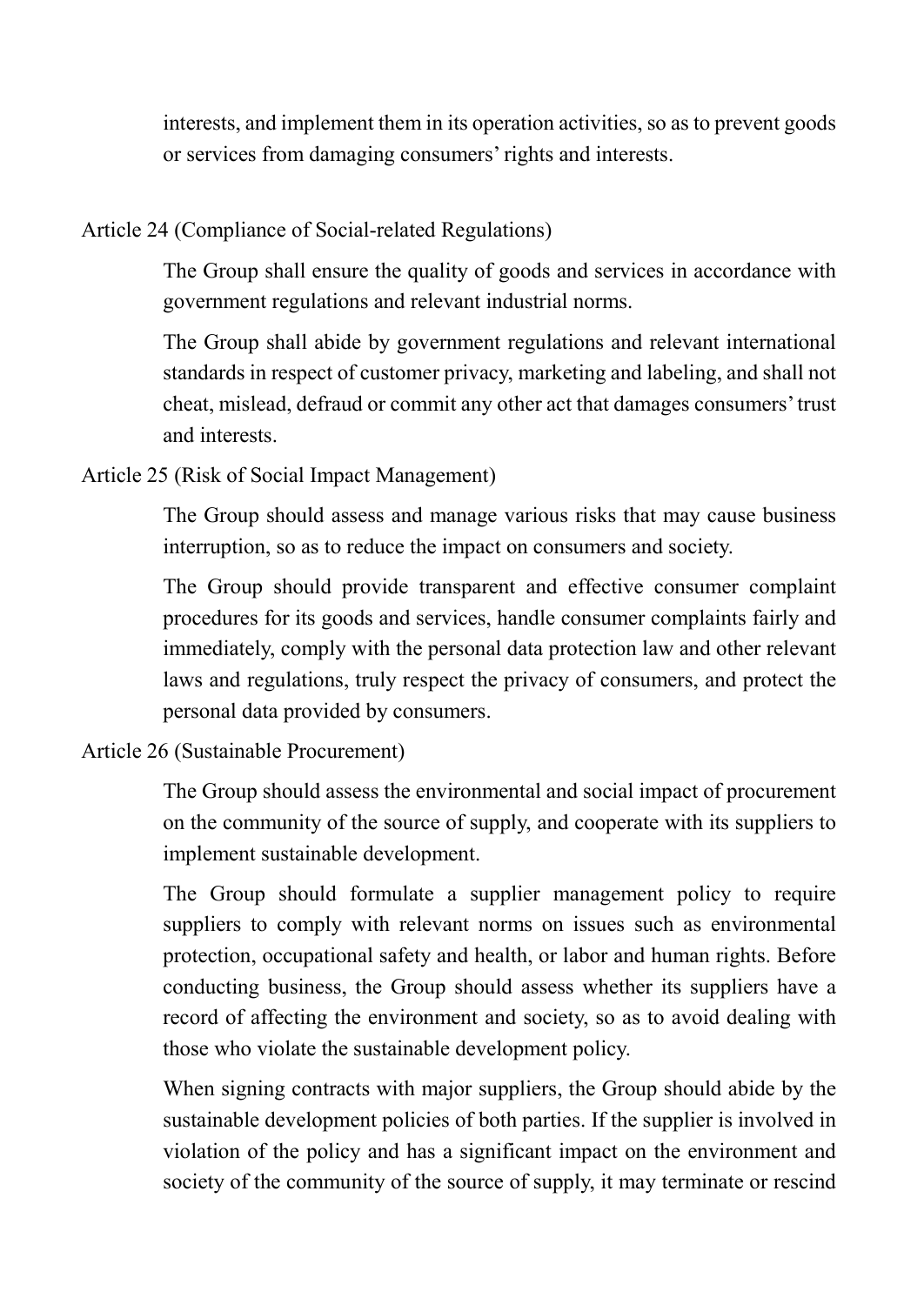the terms of the contract at any time.

### Article 27 (Social Prosperity)

The Group should evaluate and manage the impact of the company's operation on the community, and appropriately employ the manpower of the company's operation location, so as to promote community support.

The Group should participate in the activities of civic organizations, charitable organizations and local government agencies for community development and community education through commercial activities, in kind donations, corporate volunteer services or other public welfare professional services, so as to promote community development.

#### **Chapter V Strengthen Information Disclosure of Sustainable Development**

Article 28 (Information Disclosure)

The Group shall conduct information disclosure in accordance with relevant laws and regulations and the code of practice for corporate governance of its industry, and shall disclose information related to sustainable development, so as to enhance information transparency.

The information about sustainable development disclosed by the Group is as follows:

- I. Sustainable development policies, systems or related management programs and specific promotion plans approved by the Board of Directors.
- II. Risks and impacts on the company's operation and financial position from implementation and promotion of corporate governance, development of environment sustainability, promotion of social common prosperity and other factors.
- III. The company's objectives and measures for sustainable development and implementation effect.
- IV. Major stakeholders and issues of concern.
- V. Disclosure of major suppliers' management and performance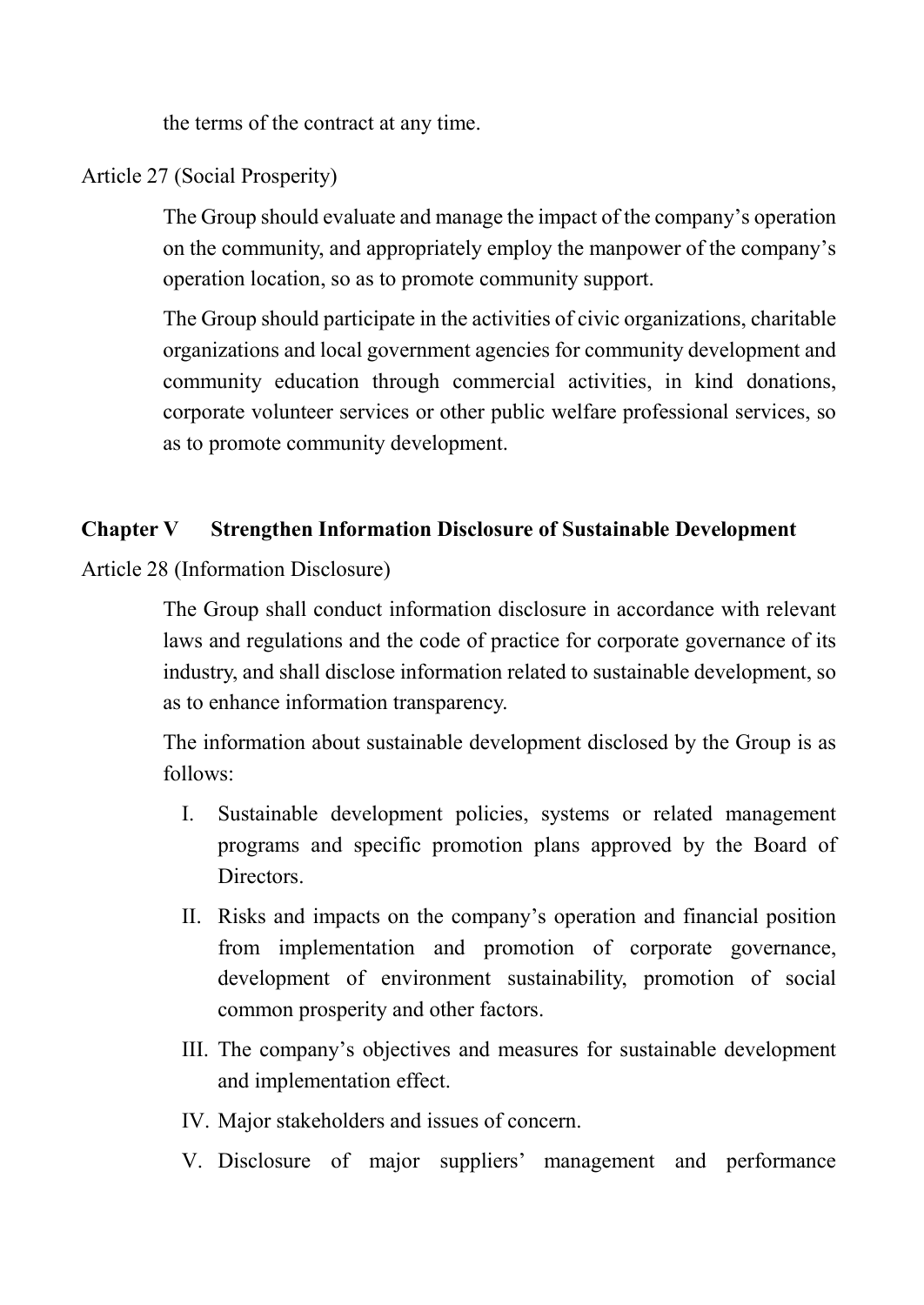information on major environmental and social issues.

VI. Other sustainable-development-related information.

# Article 29 (External Assurance)

In preparing the sustainability report, the company shall adopt internationally recognized standards or guidelines to disclose the promotion of the Group's sustainable development, and should obtain the assurance or guarantee of a third party to improve the reliability of information. It should include the following contents:

- I. Policies, systems or related management policies and specific promotion plans to implement sustainable development.
- II. Major stakeholders and issues of concern.
- III. Execution status and review of the implementation of corporate governance, development of environment sustainability, promotion of social common prosperity and other factors.
- IV. The future improvement direction and goal.